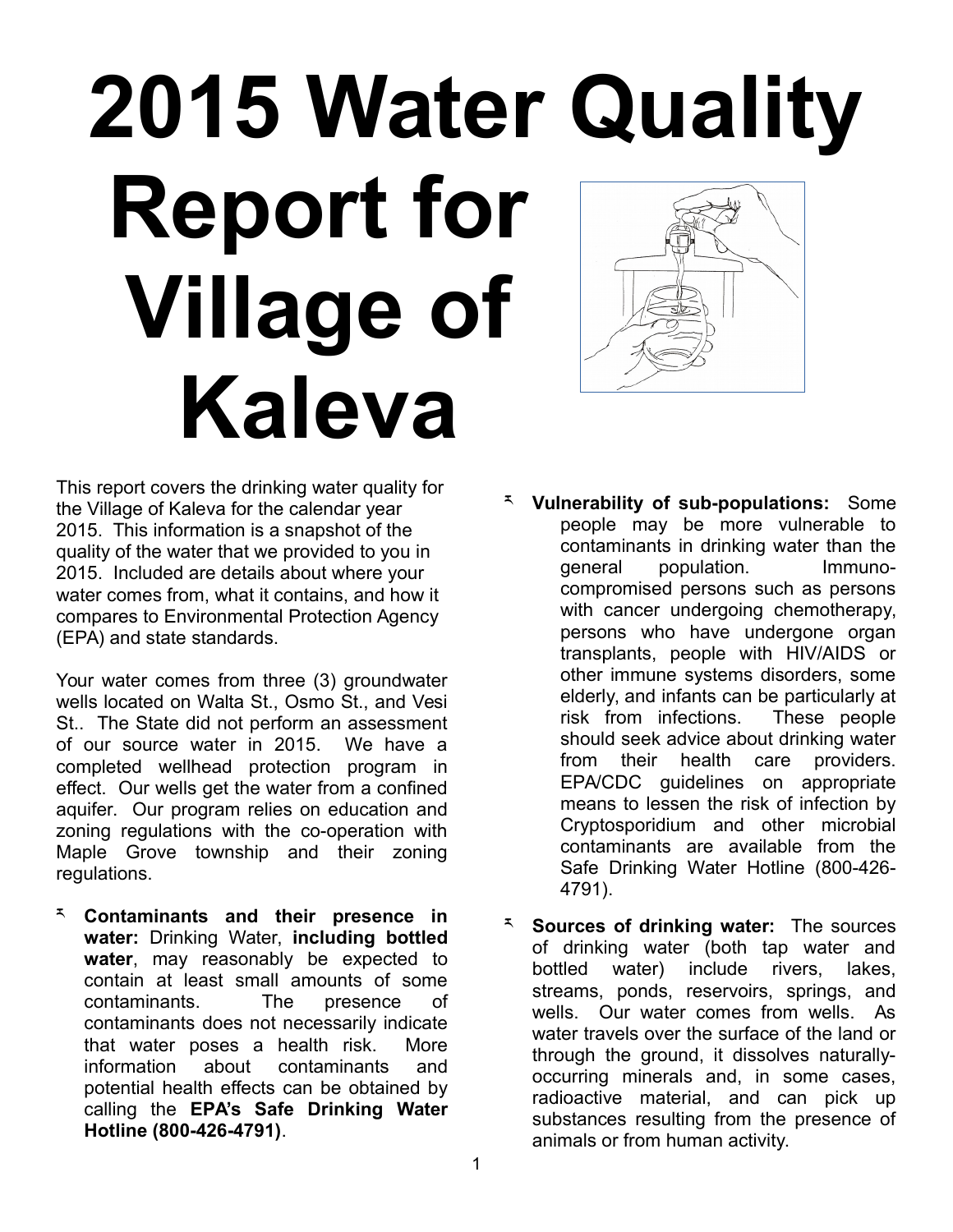- \* Contaminants that may be present in source water include:
	- ར **Microbial contaminants***,* such as viruses and bacteria, which may come from sewage treatment plants, septic systems, agricultural livestock operations and wildlife.
	- ར **Inorganic contaminants***,* such as salts and metals, which can be naturallyoccurring or result from urban
- \* stormwater runoff, industrial or domestic<br>wastewater discharges, oil and gas discharges, production, mining or farming.
	- ར **Pesticides and herbicides***,* which may come from a variety of sources such as agriculture and residential uses.
	- ར **Radioactive contaminants***,* which can be naturally occurring or be the result of oil and gas production and mining activities.
	- ར **Organic chemical contaminants***,* including synthetic and volatile organic chemicals, which are by-products of industrial processes and petroleum production, and can also come from gas stations, urban stormwater runoff, and septic systems.

In order to ensure that tap water is safe to drink, EPA prescribes regulations that limit the amount of certain contaminants in water provided by public water systems Food and Drug Administration regulations establish limits for contaminants in bottled water which provide the same protection for public health.





## Water Quality Data

The table below lists all the drinking water contaminants that we detected during the 2015 calendar year. The presence of these contaminants in the water does not necessarily indicate that the water poses a health risk. Unless otherwise noted, the data presented in this table is from testing done January 1 – December 31, 2015. The State allows us to monitor for certain contaminants less than once per year because the concentrations of these contaminants are not expected to vary significantly from year to year. All of the data is representative of the water quality, but some are more than one year old.

Terms and abbreviations used below:

- 1. Maximum Contaminant Level Goal (MCLG): The level of a contaminant in drinking water below which there is no known or expected risk to health. MCLGs allow for a margin of safety.
- 2. Maximum Contaminant Level (MCL): The highest level of a contaminant that is allowed in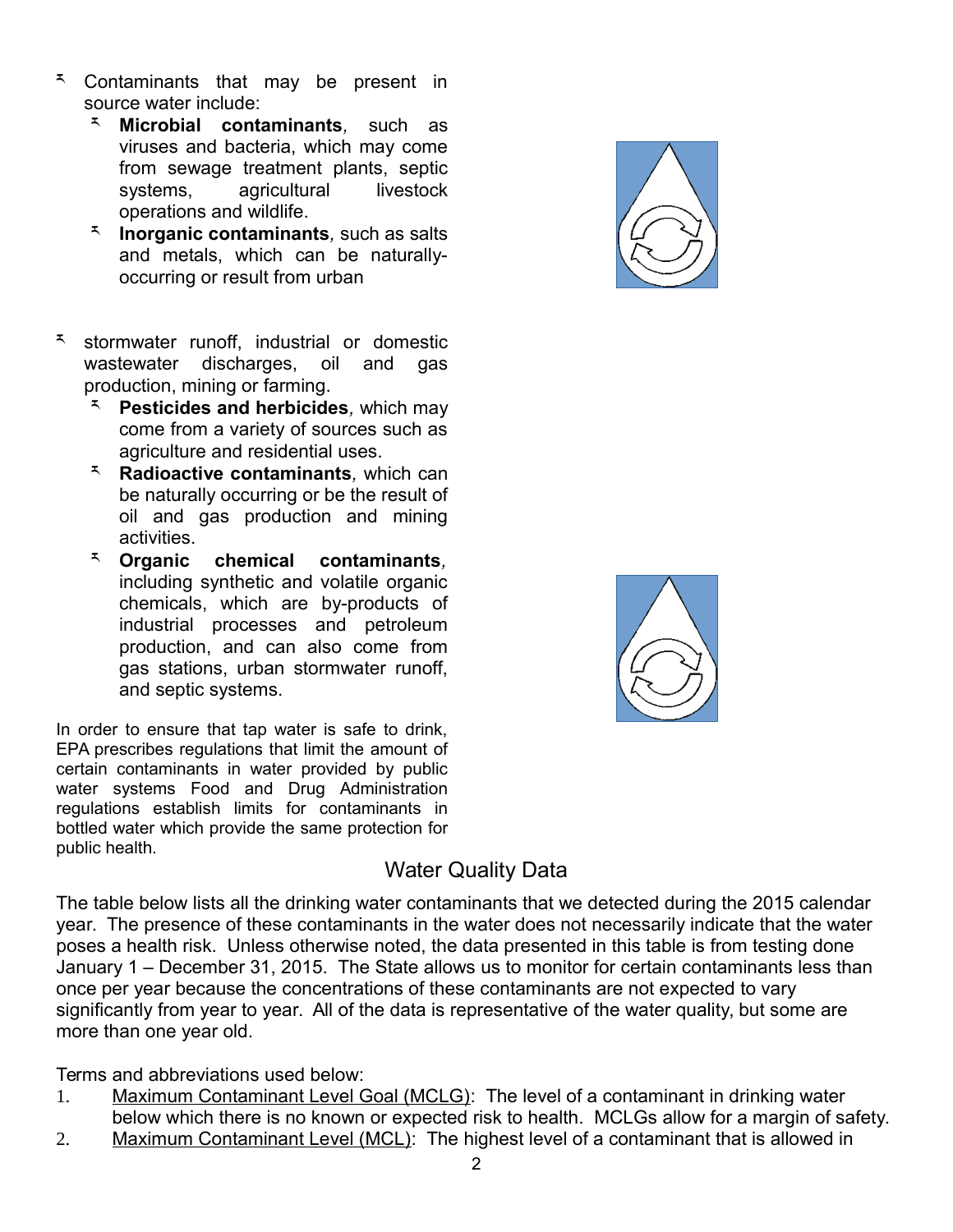drinking water. MCLs are set as close to the MCLGs as feasible using the best available treatment technology.

- 3. Maximum Residual Disinfectant Level (MRDL): The highest level of a disinfectant allowed in drinking water. There is convincing evidence that addition of a disinfectant is necessary for control of microbial contaminants.
- 4. Maximum Residual Disinfectant Level Goal (MRDLG): The level of a drinking water disinfectant below which there is no known or expected risk to health. MRDLGs do not reflect the benefits of the use of disinfectants to control microbial contaminants.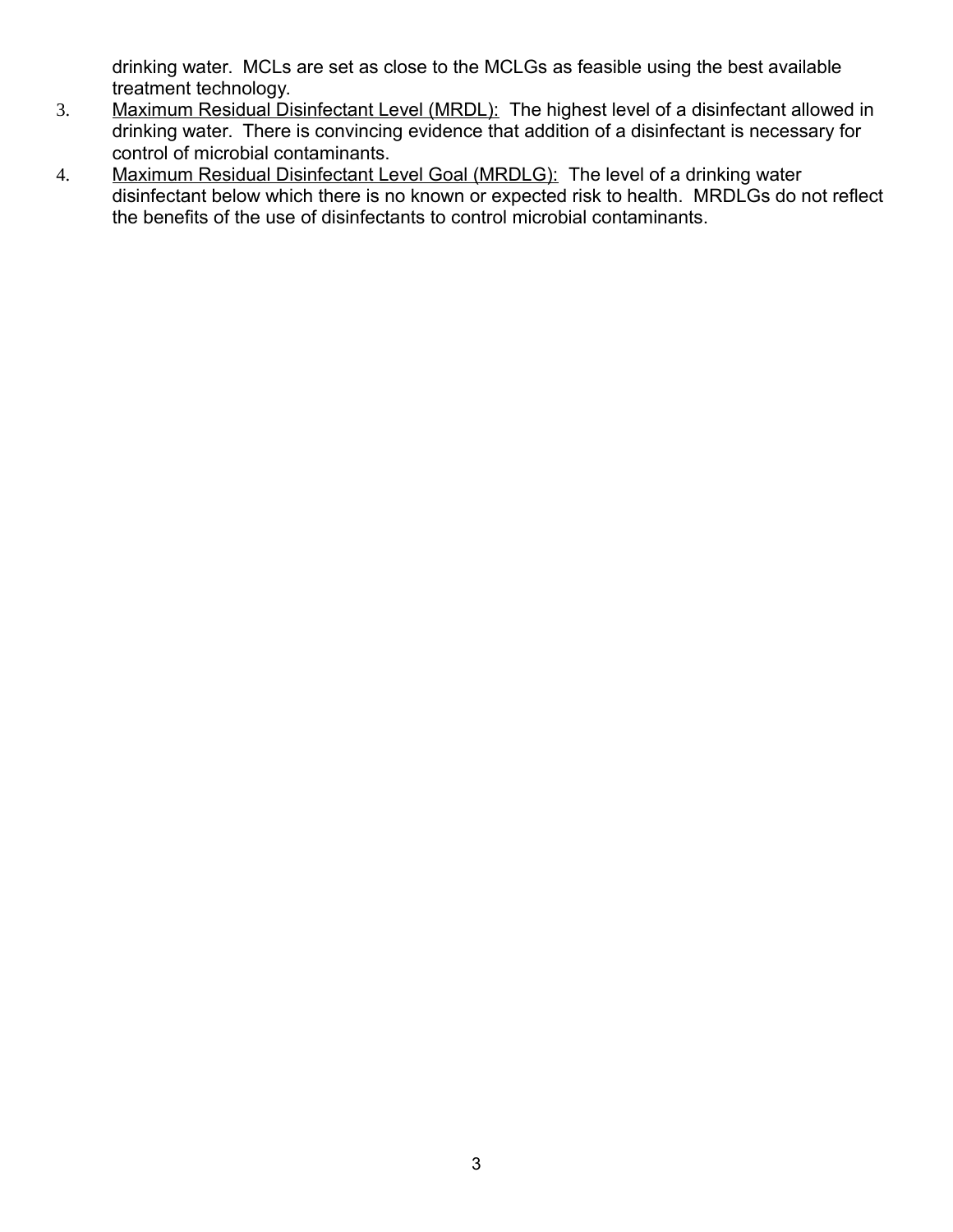- 5. N/A: Not applicable ND: not detectable at testing limit ppb: parts per billion or micrograms per liter ppm: parts per million or milligrams per liter pCi/l: picocuries per liter (a measure of radioactivity).
- 6. Action Level: The concentration of a contaminant which, if exceeded, triggers treatment or other requirements that a water system must follow.

| <b>Regulated</b><br><b>Chemical</b><br><b>Contaminants</b> | <b>MCL</b> | <b>MCLG</b>  | <b>Our Water</b> | Sample Date | Violation<br>Yes / No | <b>Typical Source of Contaminants</b>                        |
|------------------------------------------------------------|------------|--------------|------------------|-------------|-----------------------|--------------------------------------------------------------|
| Arsenic $(ppb)^1$                                          | 10         | $\mathbf{0}$ | nd               | 5/7/09      | no                    | Erosion of natural deposits                                  |
| Barium (ppm)                                               | 2          | 2            | 0.05             | 5/7/09      | no                    | Discharge of drilling wastes; Erosion of<br>natural deposits |
| Chromium (ppb)                                             | 100        | 100          | nd               | 5/7/09      | no                    | Erosion of natural deposits                                  |
| Fluoride (ppm)                                             | 4          | 4            | 0.3              | 1/6/15      | no                    | Erosion of natural deposits                                  |
| Mercury (mg/L)                                             | .002       | $\Omega$     | nd               | 5/7/09      | no                    |                                                              |
|                                                            |            |              |                  |             |                       |                                                              |

## **Samples Collected at the Wellhouse:**

1 These arsenic values are effective January 23, 2006. Until then, the MCL is 50 ppb and there is no MCLG.

| <b>Radioactive</b><br><b>Contaminants</b> | <b>MCL</b> | <b>MCLG</b> | <b>Our Water</b> | Sample Date | Violation<br>Yes / No | <b>Typical Source of Contaminants</b> |
|-------------------------------------------|------------|-------------|------------------|-------------|-----------------------|---------------------------------------|
| Alpha Emitters<br>(pCi/L)                 | 15         |             | .9               | 6/20/13     | no                    | Erosion of natural deposits           |
| Combined radium<br>226 / 228 (pCi/L)      | 5          |             | .6               | 11/14/03    | no                    | Erosion of natural deposits           |

| Unregulated<br><b>Chemical Contaminants<sup>2</sup></b> | <b>Our Water</b> | Sample Date | Violation<br>Yes / No | <b>Typical Source of Contaminants</b> |
|---------------------------------------------------------|------------------|-------------|-----------------------|---------------------------------------|
| Sodium (ppm)                                            | 25               | 1/6/15      | N/A                   | Erosion of natural deposits           |
| Sulfate (ppm)                                           | <5               | 1/6/15      | N/A                   | Erosion of natural deposits           |

<sup>2</sup> Unregulated contaminants are those for which EPA has not established drinking water standards. Monitoring helps EPA to determine where certain contaminants occur and whether it needs to regulate those contaminants.

## **Samples Collected in the Distribution System:**

| <b>Contaminants</b><br>Subject to an<br><b>Action Level</b> | <b>Action Level, MCL,</b><br>or MRDL | <b>Our Water</b> | Sample Date | Number of<br>Samples<br>Above AL | <b>Typical Source of</b><br>Contaminants                                                                        |
|-------------------------------------------------------------|--------------------------------------|------------------|-------------|----------------------------------|-----------------------------------------------------------------------------------------------------------------|
| Lead $(ppb)^3$                                              | $AL = 15$                            | 6                | 8/18/15     | none                             | Corrosion of household<br>plumbing systems; Erosion of<br>natural deposits                                      |
| Copper (ppm) $3$                                            | $AL = 1.3$                           | 0.38             | 8/18/15     | none                             | Corrosion of household<br>plumbing systems; Erosion of<br>natural deposits; Leaching<br>from wood preservatives |
| Total<br>Trihalomethanes<br>(ppb)                           | $MCL = 80$                           | 0.0049           | 8/6/15      | none                             | Disinfection byproduct                                                                                          |